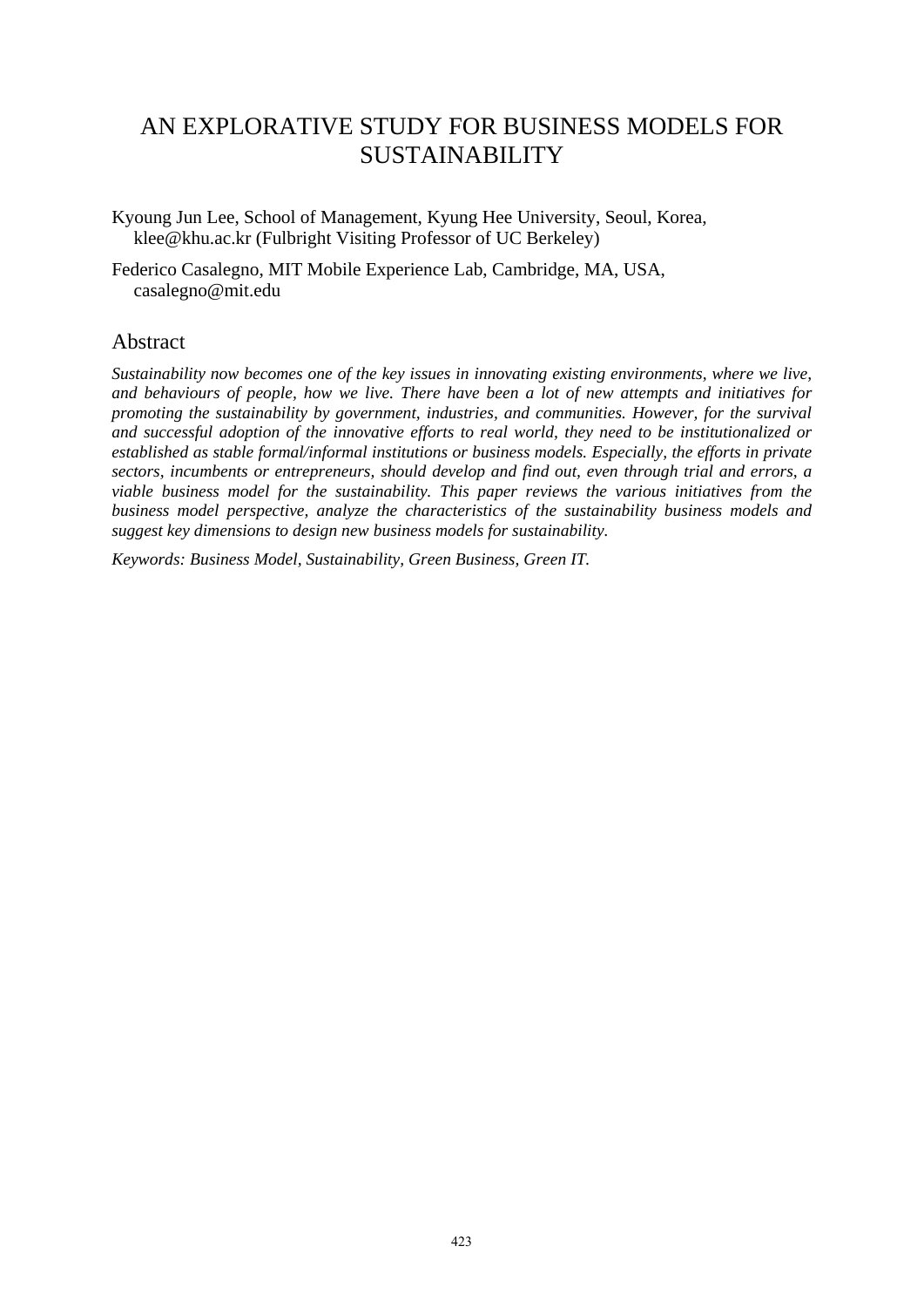## **1 APPROACHES TO SUSTAINABILITY**

The efforts for sustainability have been discussed mainly in terms of technology or a specific industry (Letcher 2008, Pernick & Wilder 2007, Asplund 2008). Most researches have suggested new technologies, scenarios (Mitchell & Casalegno 2008), or prototypes on sustainability, but not been clear about the ultimate way of diffusing the developments to the world. Most of policy researchers have discussed the sustainability initiatives in terms of an industry or a technology area. This paper proposes a new unit of discussion and analysis for sustainability initiatives: business model.

The recent pursuit for sustainability in businesses, policies, and researches can be regarded as emphasizing the human value dimensions such as 'being in tune with nature', 'Preserving the environment', and 'Social responsibility' if we employ the fifty seven kinds of human values, which were introduced by Chow & Amir (2006). Interestingly, such sustainability-concerned values are not found in the earlier research on human values by Rokeach (1973) or Schwartz (1994). As such, sustainability is a relatively new value pursued by human beings. However, sustainability now becomes one of the key issues in innovating existing environments, where we live, and behaviours of people, how we live.

Sustainability is approached by various ways. In some industry, sustainability is just concerned about how we make products. For example, Interface Inc., a leading company in design, production and sales of environmentally-responsible modular carpet, is a representative case of sustainabilityconcerned manufacturer. Others include Mars Inc (Mars.com) for chocolate, confectionery and beverage, Patagonia (Patagonia.com) for outdoor clothing and gears, Seventh Generation (SeventhGeneration.com) for green cleaners and papers. For the more comprehensive list, refer to Choi , Gray, and Carroll (2008).

However, sustainability cannot be successfully addressed only with production and manufacturing approach. It should be approached also from consumption side. SCORE! (Sustainable Consumption Research Exchanges) is an EU funded network project (Tukker et al. 2006) that supports the UN's 10 Year Framework of Programs on Sustainable Consumption and Production (SCP). The SCORE! philosophy assumes that sustainable consumption and production structures can only be realized if experts that understand business development, (sustainable) solution design, consumer behaviour and system innovation policy work together in shaping them. Furthermore, this should be linked with experiences of actors (industry, consumer groups, eco-labeling organizations) in real-life consumption areas. Munns (2008) claims that, in the area of electric energy efficiency, the challenge is to discover the combination of business models and policy constructs that will enable energy efficiency to reward customers and suggests four emerging incentive methods such as shared savings model, bonus ROE (Return on Equity), ESCO (energy service company) model, and virtual power plant.

Sustainability has been also studied from PSS (Product Service System) approach. The Product Service System (PSS) concept is understood as a cleaner product concept developed to achieve improvements in resource productivity which may be realized in service delivery (Gottberg, Longhurst, & Cook 2009). Although the term PSS has no words for sustainability and understood only to comprise tangible artefacts (goods) and intangible services which are conflated through design processes so that they are jointly capable of fulfilling specific customers needs (Manzini & Vezzoli 2003), the PSS have been much related to sustainability since its inception (Goedkoop et al. 1999; White, Stoughton, & Feng 1999; Hockerts 1999; Schrader 1999).

One of important concept understanding sustainability initiatives is system innovation (Elzen, Geels, and Green 2004). Although the work did not use the term business model, it can be thought as supporting business model approach for sustainability since the term system innovation means the changes in Socio-Technical Systems. Berchicci (2009)'s work describes the case study on innovation of personal mobility for sustainability. Elzen, Geels, and Green (2004)'s concept of system innovation for sustainability is more broad concept than that of Berchicci (2009). However, both works are not based on the concept of business model.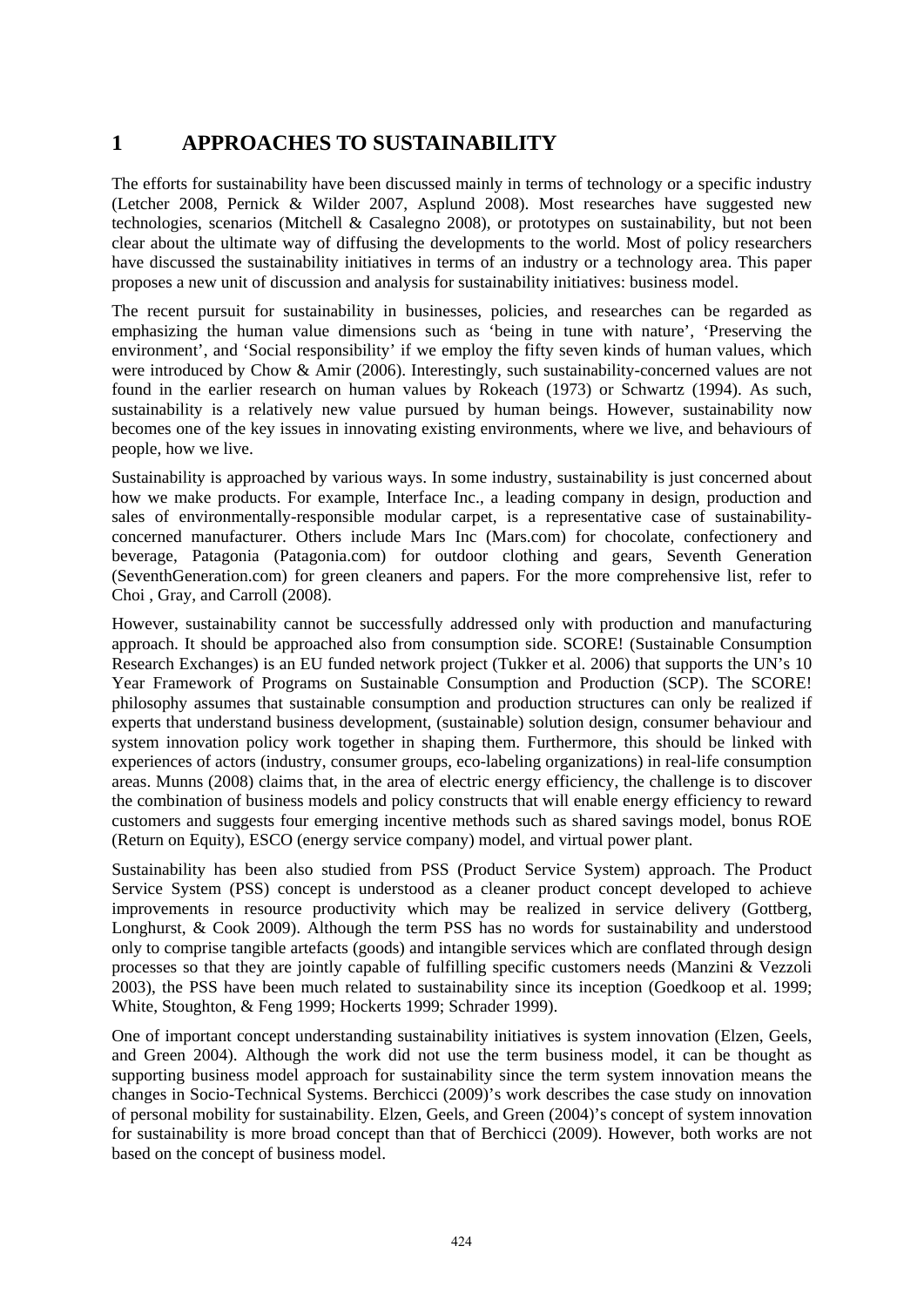### **2 BUSINESS MODEL APPROACHES TO SUSTAINABILITY**

A model is not just a camera, but can be an engine (MacKenzie 2006). Economic models can shape the real economic world (Callon 1998) as option models for financial markets. Therefore, the efforts of establishing desirable business models will affect the real world implementation of businesses. The concept of business model suggests a systematic way of designing and analyzing new business initiatives, especially technology-based business initiatives. A business model of a technology company is the construct that mediates the value creation process between the technical and economic domains, selecting and filtering technologies and packaging them into particular configurations to be offered to the market (Chesbrough and Rosenbloom 2002).

Since the earliest definition on business model by Timmers (1998), there have been many ongoing attempts to define business models in business literature such as Mahadevan (2000), Amit and Zott (2001), Shafer, Smith, & Linder (2005), Morrisa, Schindehutteb, & Allenc (2005), and Osterwalder, Pigneur, & Tucci (2005). In a most recent attempt to define business model (Christensen, Johnson, & Kagermann 2008), the business model is defined as having four interlocking elements that, taken together, create and deliver value: 1) Customer Value Proposition, 2) Profit Formula, 3) Key Resources, and 4) Key Processes.

If we take a minimalist approach to define the elements of business models, we can find the four submodels: 1) Value Model, 2) Stakeholder Model, 3) Process Model, and 4) Financial Model. Paraphrasing a statement from Magretta (2002), the business model tells a logical story explaining who your stakeholders are (Stakeholder Model), what they value (Value Model), and how you'll make money (Financial Model) providing them that value (Process Model).

With respect to the value model, the first element of a business model, the sustainability business models are interpreted to have the value models which propose the values 'being in tune with nature', 'Preserving the environment', and 'Social responsibility' among the various values as its core values, as discussed in the introduction section. Pater (2006) proposes a framework for evaluating the total value proposition of clean technologies describing the virtual, physical, and non-traditional financial values of the technologies based on their associated value chains. This paper does not review or explain how to develop and evaluate a business model in detail. For the cases of developing business models in ubiquitous computing area, refer to Lee & Seo (2006), Lee & Lee (2006), and Lee, Jeong, & Ju (2006).

Nidumolu, Prahalad, & Rangaswami (2009) claims that only companies that make sustainability a goal, by rethinking business models as well as products, technologies, and processes, will achieve competitive advantage. In real business environment, the lack or absence of satisfactory business models is reported as one of the key barriers to green innovation (Charter and Clark 2007; Keeble et al. 2005). Stubbs and Cocklin (2008) proposes a comprehensive framework for environmentally sustainable business model. However, it focused on single firm's corporate sustainability, rather than multi-firms and industry perspective, that is, system sustainability. They deal with the sustainability business model from an incremental improvement efforts rather than innovation. Although the research uses the term 'business model' in its title and content, but it is not based on the state-of-the art academic literature on business model. Wüstenhagen and Boehnke (2006) is one of early researches approaching the sustainability from business model perspective. It summarizes the challenges in commercializing sustainable technologies as 1) environmental externalities, 2) capital intensity and long lead-times, and 3) the power of incumbents. It claims that, by appropriately designing the elements of a business model, a firm can tune its offerings to meet the three challenges and therefore achieve higher market penetration of these technologies as well as commercial success at the firm level.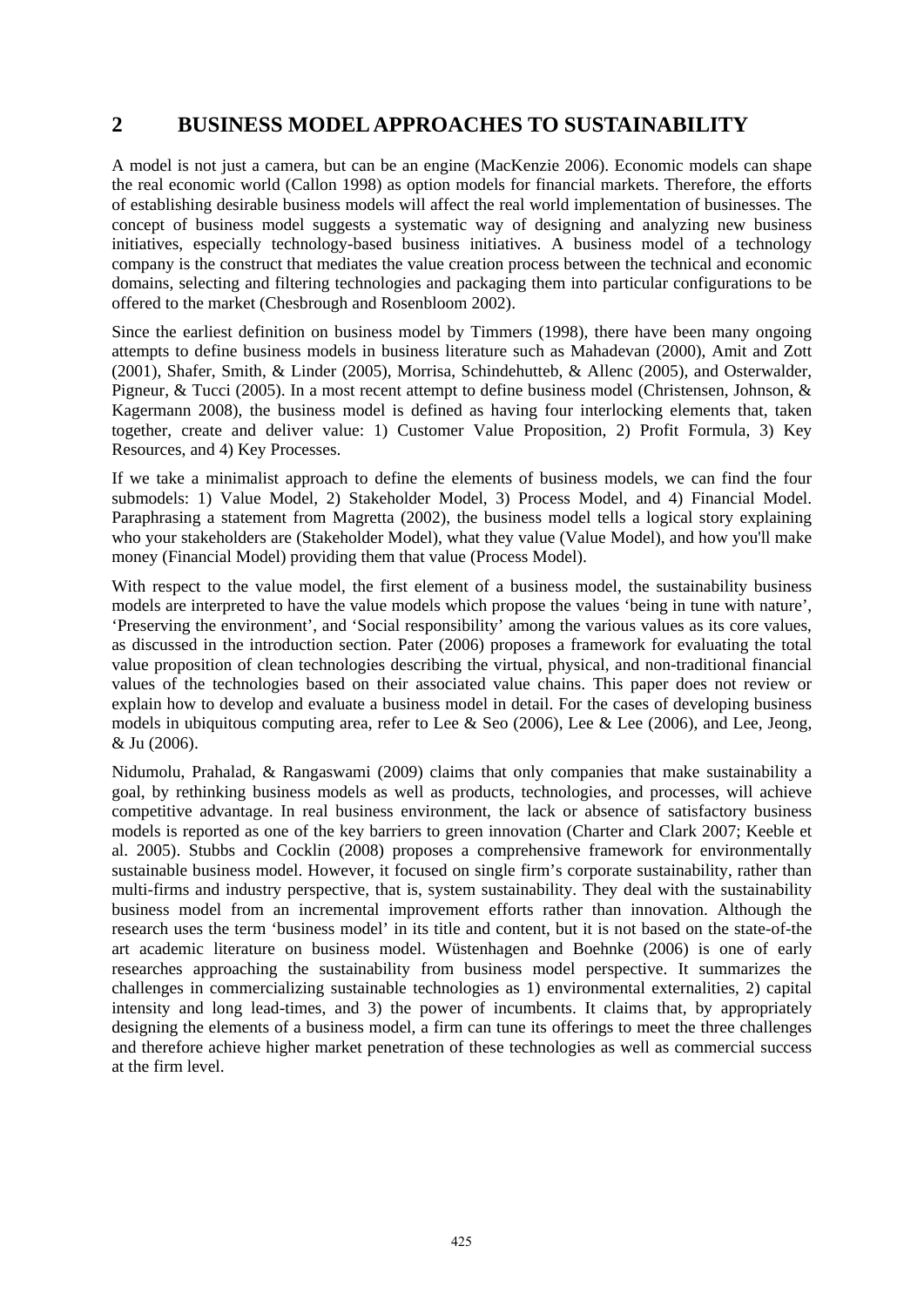## **3 EXPLORING THE CHARACTERISTICS OF BUSINESS MODELS FOR SUSTAINABILITY**

#### **3.1 Classification of Sustainability Initiatives**

For understanding business models in an area or an industry, an activity of classifying business models in the area is necessary as Timmers (1998) in electronic commerce, MacInnes & Moneta (2002) in mobile games, and Fisken & Rutherford (2002) in biotech industry etc. Timmers (1998) suggests a systematic approach to identifying architectures for business models based on value chain de-construction and re-construction, that is, by identifying value chain elements, and identifying possible ways of integrating information along the chain. Timmers (1998) proposes a qualitative mapping of the eleven Internet business models along two dimensions: 1) the degree of innovation and 2) the extent of integration of functions.

Hordern, Börjesson & Elmquist (2008) classifies so-called green innovation initiatives to be (1) a 'reduction' of environmental impact, (2) the 'introduction/creation' of environmental performance, and (3) the 'improvement' of environmental performance. Among the three, the second one, 'introduction/creation' of environmental performance, especially needs to consider its business model seriously for its own sustainability as a new being. Therefore, this paper focuses on the second one rather than the first or third one, the initiatives dealing with a 'reduction' of environmental impact or the 'improvement' of environmental performance.

Similar typology is also found in Elzen, Geels, Hofman and Green (2004) for analyzing the transitions to sustainable personal mobility, which distinguishes two general patterns in transitions: technical substitution and broad transformation. In the substitution route, the existing regime is relatively stable while radical innovations are developed in niches, while the regime starts to change in an earlier stage in the transformation route (Geels 2002). For example, HEV (hybrid electric vehicle) is a typical example of technical substitution, and Smart Grid and Distributed Generation (Sauter & Bauknecht 2009) are closer to transformation than substitution. Gore (2009) says the technologies necessary to build a super grid are fully developed and available now and the only missing ingredient is political will. However, another missing ingredient, in our view, is business model.

Most of business model-concerned sustainability initiatives will belong to the category of the 'introduction/creation' of environmental performance according to Hordern, Börjesson & Elmquist (2008)'s scheme and 'transformation' according to Elzen, Geels, Hofman and Green (2004).

#### **3.2 Sustainability Business Models vs. Internet Business Models**

The recent investment boom on "Green" and "Sustainable" ventures (Wüstenhagen and Teppo 2006) reminds us the investment rush to Internet startups in late 1990s. Lessons should be learned from the experience and it is interesting to note the similarities and differences between the Internet businesses and the sustainability initiatives.

Sustainability initiatives have common characteristics with those of Internet businesses, which are summarized as follows. In both area, business models have emerged from new and distributed sources of powers (for sustainability) or contents (for Internet businesses), that is, prosumers. Both business models try to utilize a new possibility from the new interconnection networking between producers and consumers and between consumers. Both areas have the similar risk of revenue cannibalization to incumbents and suffer from the uncertainty of business models.

However, there also exist important differences. Sustainability initiatives require more intensive technology therefore more upfront cost, which may make the "start-up" approaches inefficient. The natures of the businesses are much more complex and more interconnected among businesses. In addition, due to the geological differences in each country and region, there is a possibility of regionalism emerging thus more international collaboration is needed (Weiss & Bonvillian 2009)

Green technology is not a single technology but a vast and complex array of technologies that pervade the entire economy on both the supply side and demand side (Weiss & Bonvillian 2009). EV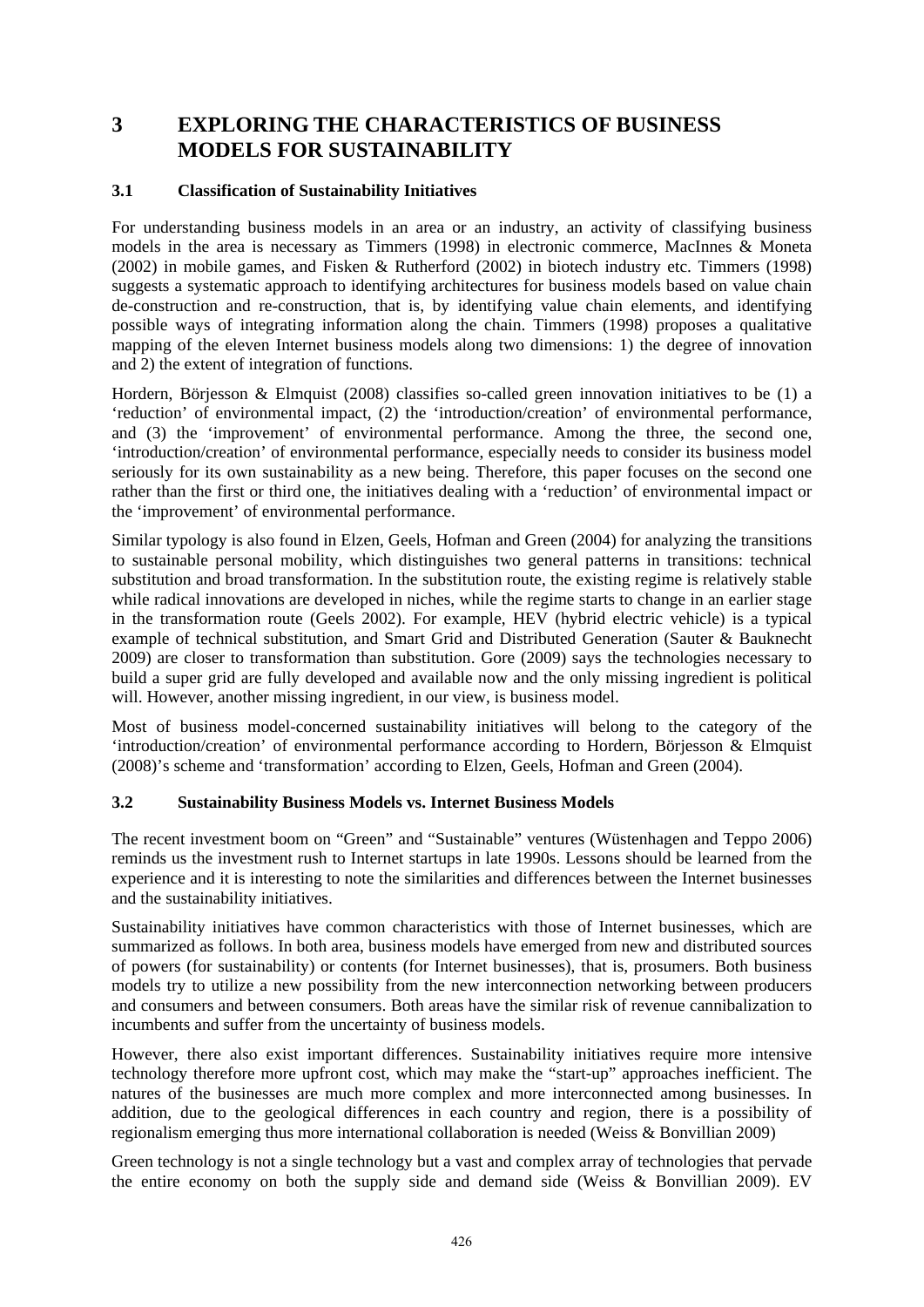manufacturer's business models are interrelated with the business models for public charging infrastructure. In addition, both business models are interconnected to Smart Grid business models. Especially, the interconnection between EV and utilities is called V2G such as Vehicle Fleet-Grid Interaction Model and Vehicle-to-Grid (V2G) Model (Quinn, Zimmerle, & Bradley 2010). In addition, Smart grid architecture and diffusion will interact the photovoltaic technology and the business models (Graham et al.2008). The interconnectedness of sustainability initiatives implies the importance of business model-based design and analysis and especially the importance in deciding the stakeholder model and the resulting value model. Stakeholders in a sustainability initiative may include a variety of participants such as IP owners, technology distributors, property owner, generator, distributor, end user, investors, shareholders, insurance companies, and society (Pater 2006). A value model of a sustainability initiative should fit to the value model of another initiative. Several networks of inter-fitting business models can co-exist in an eco system. Wells (2006) also pointed out that the there would be no one single dominant business model but several coexisting in the domain of business models for a sustainable automotive industry.

## **4 KEY DIMENSIONS FOR AND DESIGNING SUSTAINABILITY BUSINESS MODELS**

We explore the key dimensions to design the business models for sustainability based on literature review and case analyses. As a result, we suggest the three dimensions as follows: 1) Product Service Spectrum, 2) Ownership Structure, and 3) Central-Decentralization Mix.

### **4.1 Product Service Spectrum**

The first key dimension is product-service spectrum. For explaining the product-service spectrum, the sustainable transportation is used as an example in this section.

Sustainable transportation initiatives consist of electric vehicles, energy storage (Ebrahim & Zhang 2008), electric vehicle network, and electric vehicle infrastructure. Electric vehicles include PEV (Plug-in electric vehicles), HEV (hybrid electric vehicle), PHEV (Plug-in hybrid electric vehicle), FCV(Fuel Cell Vehicle), and OLEV (On-Line Electric Vehicle, Suh, Cho, & Rim 2010)). An electric vehicle network is an infrastructure system of publicly accessible battery recharge stations and possibly battery switching stations. There have been ten more electric vehicle infrastructure manufacturers (Delta Energy & Environment 2009) and most of them do not include battery swap stations as of 2009.

On the other hand, so-called Electric Recharge Grid Operator (ERGO) such as Better Place (http://www.betterplace.com) creates a system for consumers to subscribe to a service that offers recharging stations and battery exchange. Better Place plans to include battery switching, or swapping, stations in their network which will allow drivers to quickly exchange an electric vehicle's discharged battery pack for a fully charged pack. In Better Place's business model, the battery pack is owned by the network operator who then bills the electric vehicle owner for use of the battery based on distance traveled (wapedia.mobi/en/Electric\_vehicle\_network).

Going further from charging or swapping model, on-Line charging model has been developed. KAIST (Korea Advanced Institute of Science and Technology) has developed so-called On-Line Electric Vehicle (OLEV), which is an experimental alternative where vehicles will be driven with power transferred by magnetic induction from cables buried underground (Moon 2009).

The variety of business models in sustainable transportation comes from the wideness of the productservice spectrum of the value model of businesses in the area. EV manufacturers should consider the service value proposition of themselves to the customers. The energy storage providers should also consider the possibility of their own service model because one of the important barriers to EV adoption is the efforts and time for charging the batteries. Every business participant in sustainable transportation should keep in mind that the third foundational premise of so-called service-dominant logic (Vargo & Akaka 2009) – "Goods are distribution mechanisms for service provision".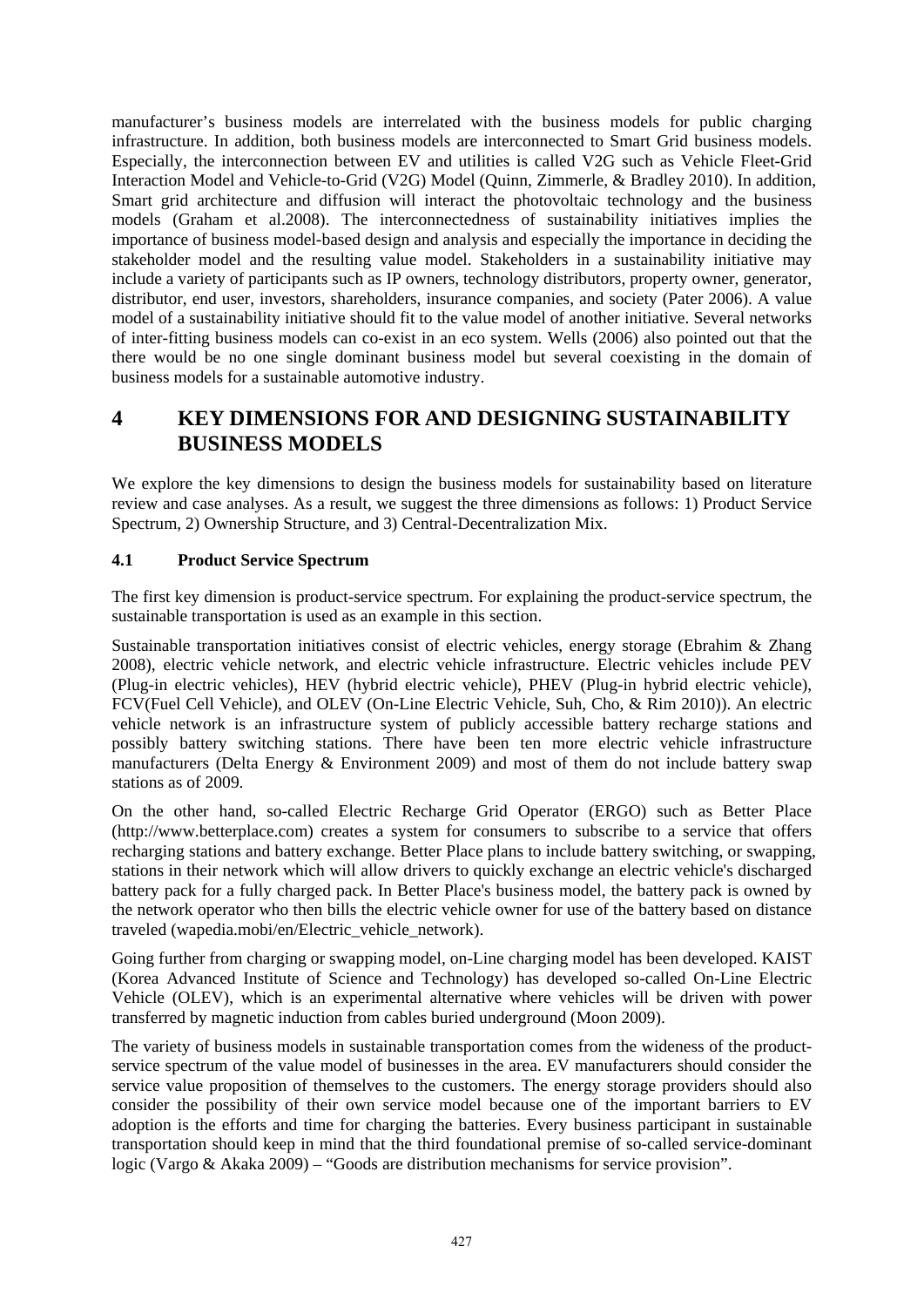The considerate mix of product-service in the value model of a sustainability business model will be a very important, repetitive, and evolutionary step in designing the business model. Business modelling is the managerial equivalent of the scientific method - starting with a hypothesis, which is then tested in action and revised when necessary (Magretta 2002). The value model will be developed simultaneously with the stakeholder model, the process model, and the financial model. Considering the wide spectrum of product-service is also related to the expanding the revenue source of the initiative by creating a new market space 'blue ocean' without head-to-head competition (Kim & Mauborgne 2005). Frost & Sullivan (2009) reports that EVs will be sold through new channels such as subscription-based energy packages to offset the initial high cost of lithium-ion batteries and an innovative enterprise, so-called integrator, that forms the single business interface managing diverse services delivered to the EV consumer. The innovation lies in offsetting the high initial EV cost by clubbing after-sales services as a subscription energy package. Interestingly, the report concludes that the revenue generating opportunities are mainly outside selling energy.

### **4.2 Ownership Structure**

The second key dimension is ownership structure. The ownership and governance in business model, that is, "who owns what", is one of the core features of business model. Amit and Zott (2001) propose the governance of the transaction as one of the three components of business model as well as the contents and structures of the transaction.

Frantzis et al. (2008) claims that who owns and controls the PV facilities and the related flows of cash and other benefits is key to determining the potential viability of any PV business model. Graham et al. (2008)'s classification of the photovoltaic (PV) business models related to Smart Grid is also based on the ownership structure as follows: 1) Third Party/Customer Controlled and Owned PV Business Model, 2) Utility Controlled, But Third Party or Customer Owned PV Business Model, and 3) Utility Controlled and Owned PV Business Model. EPRI (2008) also classifies the DER (Distributed energy resources) business models in action in Massachusetts, USA based on the ownership as follows: 1) Customer-owned, utility-facilitated distributed energy resources, 2) Utility ownership of solar photovoltaic generating facilities, and 3) Utility enhancement of distribution infrastructure to enable DER. As seen in the preceding section, the business models for public charging infrastructure in EV are also differentiated by the ownership of the batteries.

Deigning a business model for sustainability is to design or find a desirable ownership structure and governance, that is, an institution, which will create new values efficiently and deliver them to stakeholders efficiently.

### **4.3 Central-Decentralization Mix**

The third eye to view a sustainability business model is mix of centralization and decentralization in the sustainability initiatives. Virtual data centers and cloud computing in so-called Green IT initiatives place an emphasis on more centralization. In such areas, sustainability or energy efficiency is pursued by centralizing the computing powers and resources rather than the decentralization. On the other hand, distributed PV (Bradford 2006) and wind power initiatives contribute more decentralized electricity generation (Alanne & Saaria 2006). Smart Grid has both directions. Smart Grid assumes the decentralization of power sources, but also may need more centralized coordination among the interconnected power prosumers.

Decentralization has played as rhetoric in real world businesses and literature. For example, there have been many promising attempts to decentralize Internet business models from client-server architecture to peer-to-peer architecture (Oram 2001, Kim, Lee, & Kim 2006, Lee 2001), but most of them failed. Especially pure peer-to-peer architectures like Gnutella have not been installed as a stable business model or institution. The survived hybrid peer-to-peer business models such as those of Napster.com and Skype.com give a lesson that the decentralization should come with a coordination mechanism.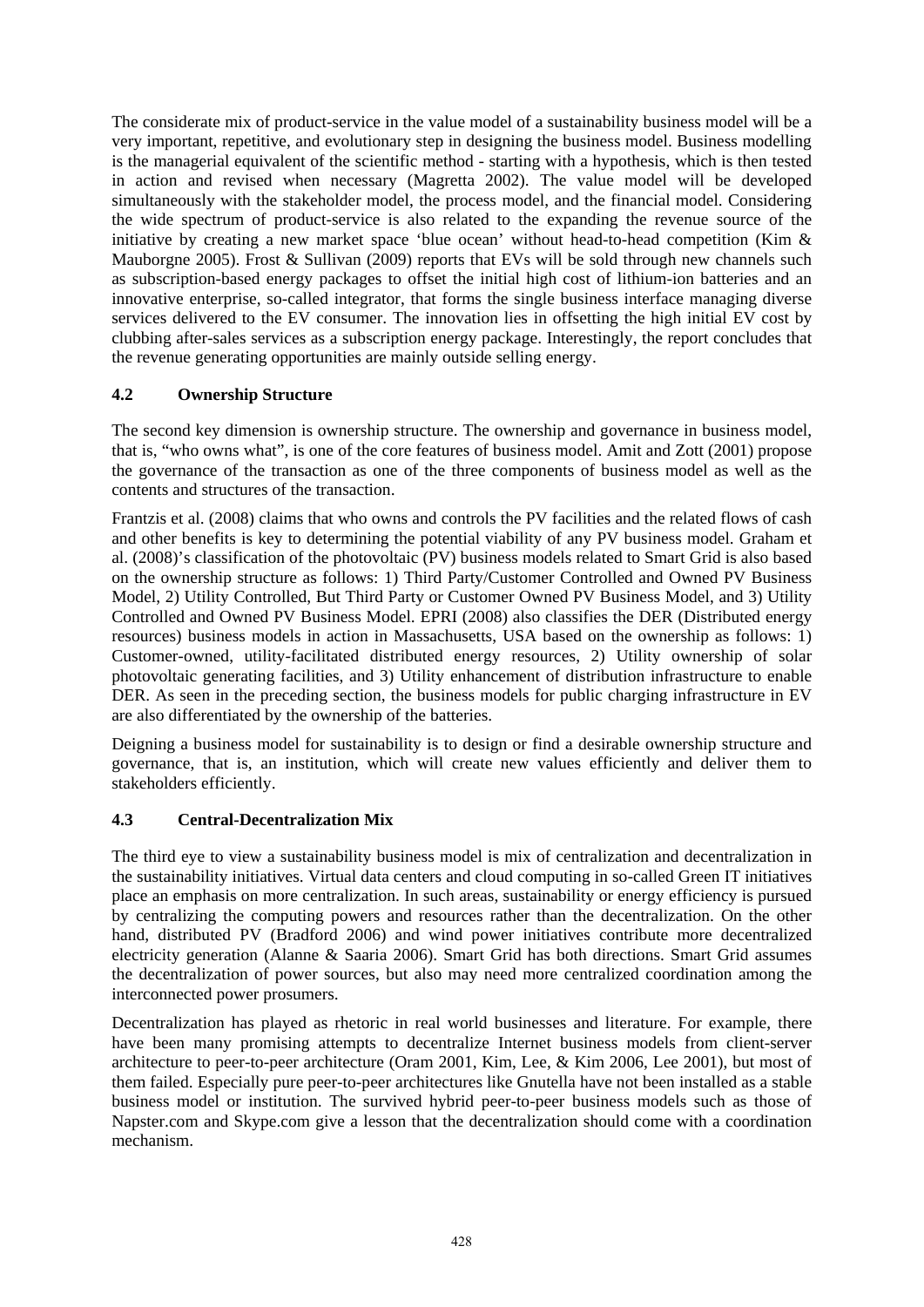### **5 IMPLICATIONS AND CONCLUSIONS**

The analysis of the characteristics of sustainability initiatives and extraction of their key dimensions give us a view to business model for sustainability. Business models for sustainability cannot be fully described iust by the terms such as transition, transformation, path dependency or system innovation. In our view, building a sustainable society is the same as finding a set of viable business models for sustainability. In Internet business area, through the trials and errors of numerous Internet start-ups, the business models such as keyword search advertising (e.g. AdWords of Google.com) based on the business method patent of GoTo.com (1999), content match advertising (e.g. AdSense of Google.com), and open market business models (e.g. eBay.com and Apple's AppStore) have survived as viable business models and stable institutions of the market.

In sustainability area, the individual entrepreneurs need to devise and evolve their business models considering the dimensions explained in this paper such as product service spectrum, ownership structure, and centralization-decentralization mix. However, due to the interconnectedness between sustainability initiatives, the business models compete and cooperate each other simultaneously and the success of a business model for sustainability depends not only on the its own performance level but also the successes of other related business models and the acceptance of changes by consumers.

The high uncertainty about the success of a business model will constrain the willingness of entrepreneurs and the potentials of investment. To improve the visibility of viable the business models, academic researchers and policy makers need to exert more efforts to find the promising set of the interconnected business models. However, existing technology and industry-focused researches and policies do not deal with the interrelationship between industries and between technologies. But new discussions based on internetworked business model perspective will provide a new insight to policymaking.

Future researches on the business models and policies for sustainability can include the efforts for finding the feasible set of sustainability business models in advance to minimize the trial and errors by entrepreneurs. We can consider a parallel simulation of business model combinations based on evolution mechanism for finding contingent series of policy action. The variables including the key dimensions in this paper can be used for simulation, which may use techniques such as genetic algorithm. The genetic evolution simulation of the business model fit emergence from the combinations of multi-dimensional business models may be suggested as a future research to give insights to the business model designers and policy makers.

### Acknowledgments

This research is done within the Green Connected Home Alliance between MIT - Massachusetts Institute of Technology and FBK - Fondazione bruno Kessler. This research is partially supported by Kyung Hee University. This research is also supported by the Ubiquitous Autonomic Computing and Network Project, the Ministry of Knowledge and Economy 21st Century Frontier R&D Program in Korea. Kyoung Jun Lee appreciates the support of Fulbright program for visiting MIT Mobile Experience Lab from Sep. 2009 to Jan. 2010.

### References

Alanne, K. and Saaria, A. (2006). Distributed energy generation and sustainable development,

Renewable and Sustainable Energy Reviews, 10(6), pp. 539-558.

Amit, R. and Zott, C. (2001). Value creation in e-business. Strategic Management Journal, 22(6/7), pp. 493-520.

Asplund, R. (2008). Profiting from Clean Energy, Wiley.

Berchicci, L. (2009). Innovating for Sustainability: Green Entrepreneurship in Personal Mobility.

Bradford, T. (2006). Solar Revolution: The Economic Transformation of the Global Energy Industry, MIT Press.

Callon, M. (1998). The Laws of the Markets, Blackwell, London.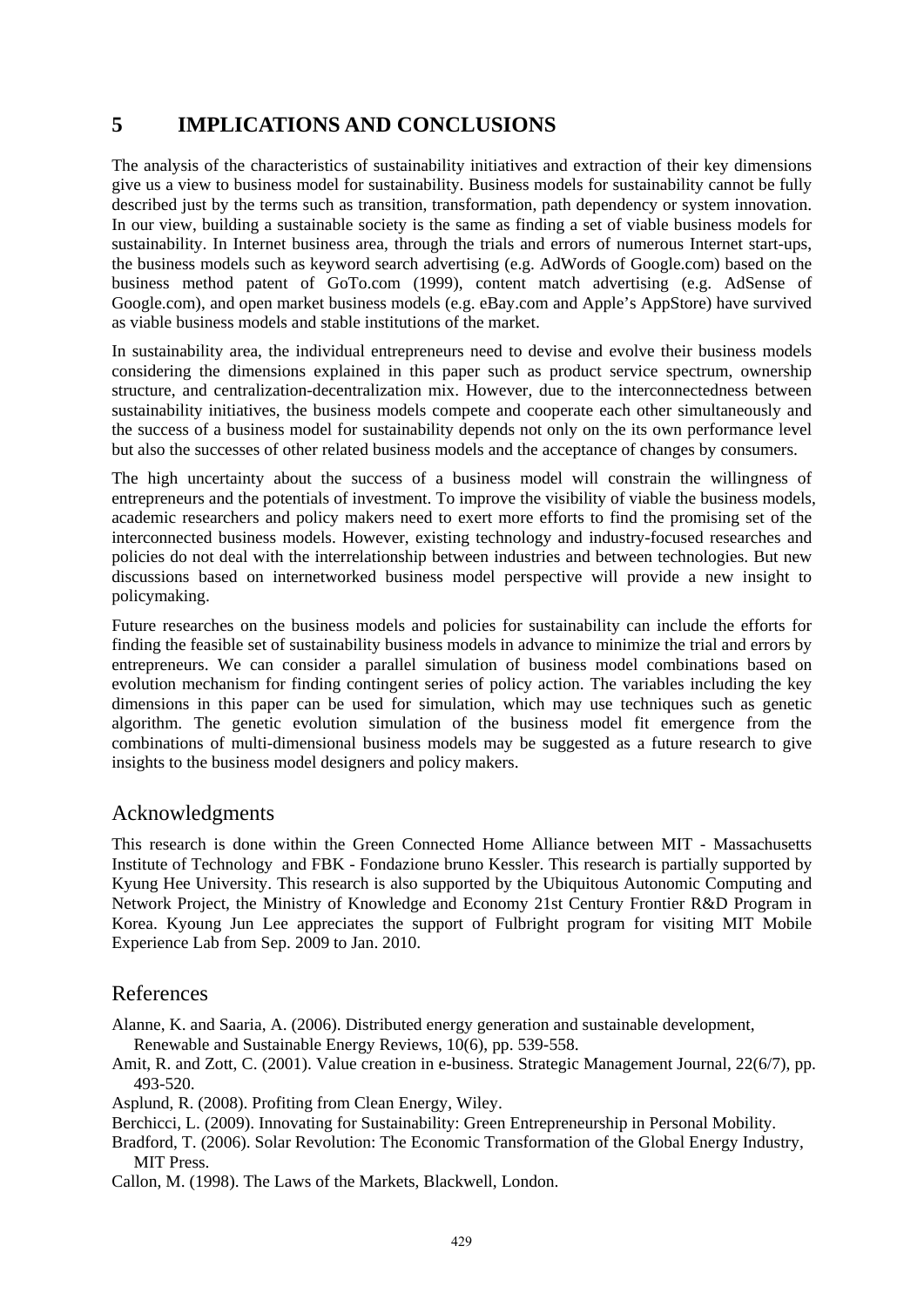- Charter, M., and Clark, T. (2007). Sustainable Innovation: Key Conclusions from Sustainable Innovation Conferences 2003-2006 Organized by The Centre for Sustainable Development, University College for the Creative Arts, May.
- Chesbrough, H. and Rosenbloom, R. (2002). The role of the business model in capturing value from innovation: Evidence from Xerox Corporation's technology spin-off companies, Industrial and Corporate Change, 11(3), pp. 529-555.
- Choi, D., Gray, E., and Carroll, M. (2008). What Should Investors Know About Social Ventures? Journal of Private Equity, 11(4), pp. 86-95.
- Chow, S., and Amir, S. (2006). The universality of values: Implications for global advertising strategy, Journal of Advertising Research, 46(3), pp. 301-314.
- Christensen, C., Johnson, M., and Kagermann, H. (2008). Reinventing Your Business Model, Harvard Business Review, Dec., pp. 50-59.
- Delta Energy & Environment (2009). Electric Vehicle Infrastructure Manufacturers a Wide but Shallow Choice for Utilities, Delta Research Brief.
- Ebrahim, T. and Zhang, B. (2008). CleanTX Analysis on Energy Storage, Cleanenergy Incubator, University of Texas at Austin.
- Elzen, B., Geels, F., Hofman, P., & Green, K. (2004). Sociotechnical Scenarios as a Tool for Transition Policy: an Example from the Traffic and Transport Domain, Elzen, B., Geels, F.W., & Green, K. eds., System Innovation and the Transition to Sustainability – Theory, Evidence and Policy, Edward Elgar, Cheltenham.
- Elzen, B., Geels, F., and Green, K. eds. (2004). System Innovation and the Transition to Sustainability – Theory, Evidence and Policy, Edward Elgar, Cheltenham.
- EPRI (2008). Utility Business Models for Distributed Energy Resources in Massachusetts: A Report of the EPRI Distributed Energy Resources Public/Private Partnership. EPRI, Palo Alto, CA and Massachusetts Technology Collaborative Renewable Energy Trust.
- Fisken, J. and Rutherford, J. (2002). Business models and investment trends in the biotechnology industry in Europe, Journal of Commercial Biotechnology, 8(3), pp. 191-199.
- Frantzis, L., Graham, S., Katofsky, R., and Sawyer, H. (2008). Photovoltaics Business Models, Subcontract Report, NREL/SR-581-42304.
- Frost & Sullivan (2009). New Business Models for Electric Vehicles: Perspective from Frost & Sullivan, GM, Peugeot Citroën and Think's Senior Executives, http://www.slideshare.net/FrostandSullivan/new-business-models-for-electric-vehiclesperspective-from-frost-sullivan-gm-peugeot-citron-and-thinks-senior-executives.
- Geels, F. (2002). Understanding the dynamics of technological transitions, Ph.D. Thesis, Universiteit Twente, Enschede.
- Goedkoop, M., Halen, C., Riele, H., and Rommens, P. (1999). Product Service Systems, Ecological and Economic Basics, Pré Consultants for Ministry of Economic Affairs, The Hague, The Netherlands.
- Gore, A. (2009). Our Choice: A Plan to Solve the Climate Crisis, Rodale Books.
- Gottberg, A., Longhurst, P., and Cook, M. (2009). Exploring the potential of Product Service Systems to achieve household waste prevention on new housing developments in the UK, Waste Management & Research, doi:10.1177/0734242X09103837.
- Graham, S., Katofsky, R., Frantzis, L., Sawyer, H., and Margolis, R. (2008). Future of Grid-Tied PV Business Models: What Will Happen When PV Penetration on the Distribution Grid is Significant? SOLAR 2008 - American Solar Energy Society (ASES), San Diego, California.
- Hockerts, K. (1999). Innovation of eco-efficient service: increasing the efficiency of products and services, Greener Marketing: a Global Perspective on Greener Marketing Practice, Charter, M. and Polonsky, M. eds., Greenleaf Publishing, Sheffield.
- Hordern, T., Börjesson, S., and Elmquist, M. (2008). Managing Green Innovation: Present Findings Research on the managerial perspectives of green innovation, Centre for Business Innovation, Chalmers University of Technology, Göteborg, Sweden.
- Keeble, J., Lyon, D., Vassallo, D., Hedstrom, G., and Sanchez, H. (2005). Innovation High Ground: How Leading Companies are Using Sustainability-Driven Innovation to Win Tomorrow's Customers, Arthur D. Little.
- Kim, C. and Mauborgne, R. (2005). Blue Ocean Strategy, Harvard Business School Press.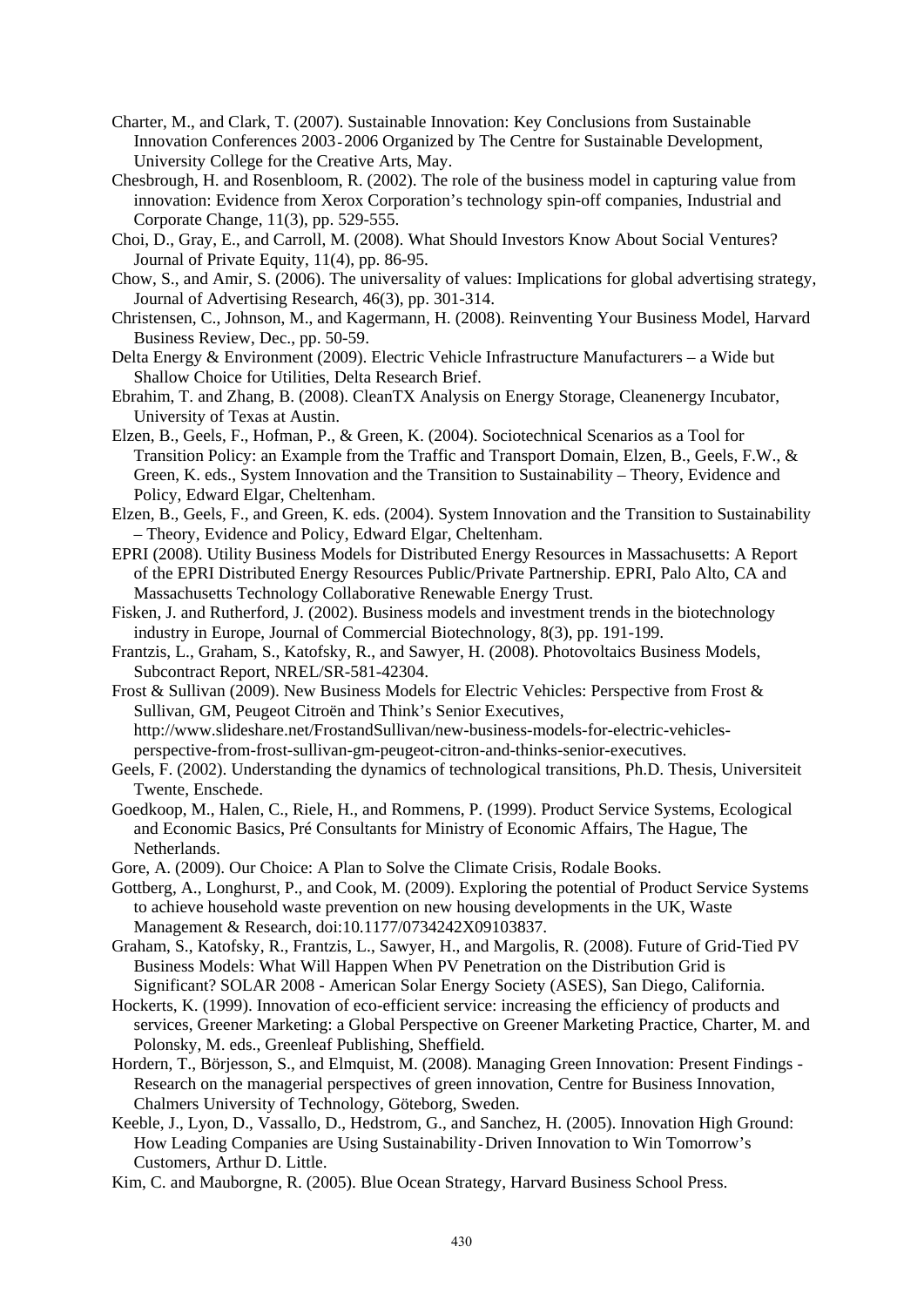- Kim, H., Lee, K., Kim, J. (2006). A Peer-to-Peer CF-Recommendation for Ubiquitous Environment, Lecture Notes in Computer Science, 4088, pp. 678-683.
- Lee, K. (2001). Peer-to-Peer Electronic Commerce: A Taxonomy and Cases, Proceedings of the 3rd International Conference on Electronic Commerce, Wien, Austria.
- Lee, K., Jeong, M., Ju, J. (2006). Seamlessness & Privacy Enhanced Ubiquitous Payment, Lecture Notes in Computer Science, 4082, pp. 143-152.
- Lee, K. and Lee, J. (2006). Design of Ubiquitous Referral Marketing: A Business Model and Method, Lecture Notes in Computer Science 4082:103-112,.
- Lee, K. and Seo, Y. (2006). Design of a RFID-Based Ubiquitous Comparison Shopping System, Lecture Notes in Computer Science 4251:1251–1267.
- Letcher, M. (2008). Future Energy: Improved, Sustainable and Clean Options for Our Planet, Elsevier.
- MacInnes, I., Moneta, J., Caraballo, J., and Sarni, D. (2002). Business Models for Mobile Content: The Case of M-Games, Electronic Markets, 12(4), pp. 218-227.
- MacKenzie, D. (2006). An Engine, Not a Camera, How Financial Models Shape Markets, MIT Press.
- Magretta, J. (2002). Why business models matter, Harvard Business Review, May, 86-92.
- Mahadevan, B. (2000). Business Models for Internet-based e-Commerce: An anatomy, California Management Review, 42(4), pp. 55-69.
- Manzini, E. and Vezzoli, C. (2003). A strategic design approach to develop sustainable product service systems: examples taken from the 'environmentally friendly innovation' Italian prize, Journal of Cleaner Production, 11, pp. 851–857.
- Mitchell, W. and Casalegno, F. (2008). Connected Sustainable Cities, MIT Mobile Experience Lab Publishing.
- Moon, I.(2009). Korea's On-the-Go Electric-Car Experiment, Business Week, Sep. 29.
- Morrisa, M., Schindehutteb, M., and Allenc, J. (2005). The entrepreneur's business model: toward a unified perspective, Journal of Business Research, 58, pp. 726– 735.
- Munns, D. (2008). Modeling New Approaches for Electric Energy Efficiency, The Electricity Journal, Volume 21(2), Pages 20-26.
- Nidumolu, R., Prahalad, C. K. and Rangaswami, M.R. (2009). Why Sustainability is Now the Key Driver of Innovation, Harvard Business Review, September.
- Oram, A. eds. (2001). Peer-to-Peer: Harnessing the Power of Disruptive Technologies, O'Reilly Media.
- Osterwalder, A., Pigneur, Y., and Tucci, L.C. (2005). Clarifying business models: Origins, present, and future of the concept, Communications of AIS, 16, pp. 1-25.
- Pater, J. (2006). Framework for Evaluating the Total Value Proposition of Clean Energy Technologies, Technical Report. NREL/TP-620-38597.
- Pernick, R. and Wilder, C. (2007). The Clean Tech Revolution: The Next Big Growth and Investment Opportunity, HarperBusiness.
- Quinn, C., Zimmerle, D., and Bradley, T. (2010). The effect of communication architecture on the availability, reliability, and economics of plug-in hybrid electric vehicle-to-grid ancillary services, Journal of Power Sources, 195, pp. 1500–1509
- Rokeach, M. (1973). The nature of human values. New York: Free Press.
- Sauter, R. and Bauknecht, D. (2009). Distributed Generation: Transforming the Electricity Network, Energy for the Future: A New Agenda, Scrase, I. and MacKerron, G. eds., Palgrave Macmillan.
- Schrader, U. (1999). Consumption without ownership a realistic way towards a more sustainable consumption? Proc. 5th International Research Conference of the Greening of Industry Network, Heidelberg, Germany, pp. 1–20.
- Schwartz, S. H. (1994). Are there universal aspects in the structure and contents of human value? Journal of Social Issues, 50, pp. 19-45.
- Shafer, S., Smith, J., and Linder, J. (2005). The power of business models, Business Horizons, 48, pp. 199-207.
- Stubbs, W. and Cocklin, C. (2008). Conceptualizing a Sustainability Business Model, Organization and Environment, 21(2), pp. 103-127.
- Suh, D., Cho, D., and Rim, C. (2010). Design of On-Line Electric Vehicle (OLEV), Plenary lecture at the 2010 CIRP Design Conference in Nantes, France.
- Timmers, P. (1998). Business Models for Electronic Markets, Electronic Markets, 8(2), pp. 3-8.